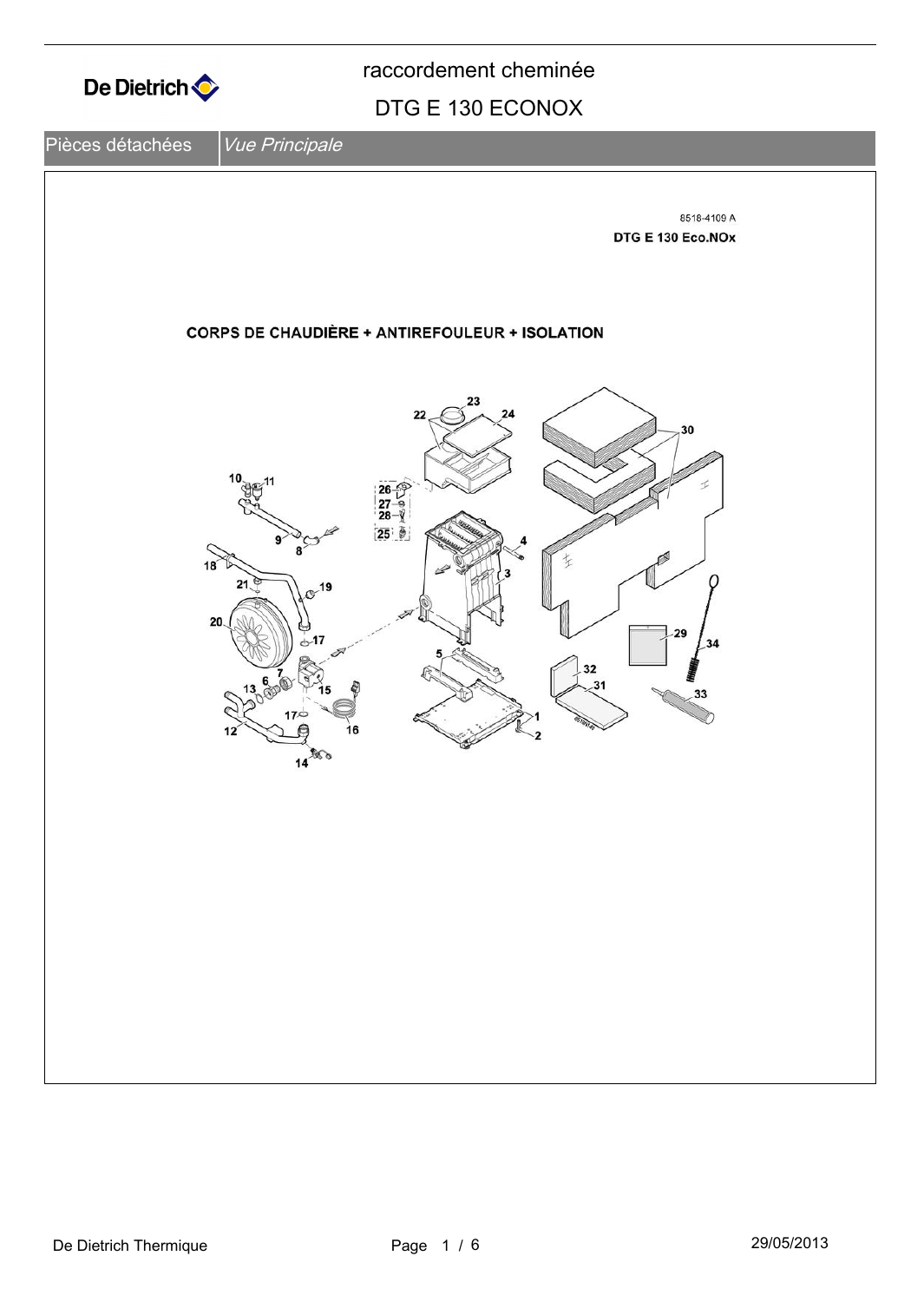

raccordement cheminée

## DTG E 130 ECONOX

| Réf.           | Référence | <b>Description</b>                     | Qté          | Tarif      | <b>Remarques</b> |
|----------------|-----------|----------------------------------------|--------------|------------|------------------|
| $\mathbf{1}$   | 85188590  | SOCLE TOLE DTG E 134 CPLT              | $\mathbf{1}$ | 65,70 €    |                  |
| $\mathbf{1}$   | 85188591  | SOCLE TOLE DTG E 135 CPLT              | $\mathbf{1}$ | 68,60 €    |                  |
| 1              | 85188592  | SOCLE TOLE DTG E 136 CPLT              | 1            | 71,60 €    |                  |
| $\overline{2}$ | 97581059  | PIED REGLABLE CPL M8X25                | $\mathbf{1}$ | 1,85 €     |                  |
| 3              | 83755507  | <b>CORPS DE CHAUDIERE 4EL</b>          | 1            | 767,00 €   |                  |
| 3              | 83755508  | <b>CORPS DE CHAUDIERE 5EL</b>          | $\mathbf{1}$ | 928,00 €   |                  |
| 3              | 83755509  | CORPS DE CHAUDIERE 6EL                 | 1            | 1072,00 €  |                  |
| 4              | 95365611  | DOIGT DE GANT 1/2"-LG160               | $\mathbf{1}$ | 14,60 €    |                  |
| 5              | 83750004  | REHAUSSE POUR CORPS                    | 1            | 18,10 €    |                  |
| 6              | 94952083  | PIECE FOLLE N371 1"                    | $\mathbf{1}$ | 2,60€      |                  |
| 7              | 94952084  | ECROU FTE NR374 P1 1"                  | 1            | 2,80€      |                  |
| 8              | 94920297  | COUDE M-F A4 1"                        | $\mathbf{1}$ | 6,10€      |                  |
| 9              | 97548997  | TUBE DE DEPART DTG E 130               | 1            | 55,40 €    |                  |
| 10             | 86665533  | SOUPAPE DE SECURITE 3 BAR 1/2"         | $\mathbf{1}$ | 21,90 €    |                  |
| 11             | 85000023  | PURGEUR AIR AUTOMAT.3/8"               | 1            | 20,10 €    |                  |
| 12             | 97548998  | TUBE RETOUR INF DTG E 130              | $\mathbf{1}$ | 96,70 €    |                  |
| 13             | 95013064  | JOINT VERT 44X32X2                     | 1            | $0,98 \in$ |                  |
| 14             | 94902073  | ROBINET DE VIDANGE 1/2"                | $\mathbf{1}$ | 18,20 €    |                  |
| 15             | 95132278  | CIRCULATEUR UPS 25-50 130 3H           | 1            | 147,00 €   |                  |
| 16             | 83784900  | CABLE D'ALIMENTATION CIRCULATEUR       | $\mathbf{1}$ | 15,60 €    |                  |
| 17             | 97550181  | <b>JOINT SUNDSTRAND 1"</b>             | $\mathbf{1}$ | 1,85 €     |                  |
| 18             | 97548999  | TUBE RETOUR SUP DTG E 130              | $\mathbf{1}$ | 52,70 €    |                  |
| 19             | 95365106  | MANOMETRE D.40 AXIAL 3BAR              | 1            | 20,00 €    |                  |
| 20             | 97581256  | VASE D'EXPANSION ROND.12L              | $\mathbf{1}$ | 90,90 €    |                  |
| 21             | 95013060  | JOINT VERT 24X17X2                     | 1            | $0,62 \in$ |                  |
| 22             | 85188515  | ANTIREF CPLT DTG 134                   | $\mathbf{1}$ | 138,00 €   |                  |
| 22             | 85188516  | ANTIREF CPLT DTG 135                   | 1            | 151,00 €   |                  |
| 22             | 85188517  | <b>ANTIREF CPLT DTG 136</b>            | $\mathbf{1}$ | 152,00 €   |                  |
| 23             | 97581501  | BUSE D.110/111                         | 1            | 7,30 €     |                  |
| 23             | 300000300 | BUSE ETAGEE 125/130                    | $\mathbf{1}$ | 6,80 €     |                  |
| 23             | 300000301 | BUSE ETAGEE 150/153                    | 1            | 8,15 €     |                  |
| 24             | 85188054  | TRAPPE AR 4                            | $\mathbf{1}$ | 6,70 €     |                  |
| 24             | 85188056  | TRAPPE AR 6                            | 1            | 7,80 €     |                  |
| 24             | 85188055  | TRAPPE AR 5                            | $\mathbf{1}$ | 6,70 €     |                  |
| 25             | 200000204 | THERMOSTAT ANTIREFOULEUR COMPLET       | 1            | 62,80 €    |                  |
| 26             | 83758077  | <b>EQUERRE DE FIXATION</b>             | $\mathbf{1}$ | 2,20€      |                  |
| 27             | 95363355  | THERMOSTAT ANTIREFOULEUR 85° CONTACT   | 1            | 6,40 €     |                  |
| 28             | 200000095 | CIRCUIT ELECTRIQUE TAF COMMUN          | $\mathbf{1}$ | 12,00 €    |                  |
| 29             | 83665501  | VISSERIE CORPS/ANTIREF.                | $\mathbf{1}$ | 6,40 €     |                  |
| 30             | 200000534 | <b>ISOLATION COMPLETE 4 EQUIP</b>      | $\mathbf{1}$ | 156,00 €   |                  |
| 30             | 200000535 | <b>ISOLATION COMPLETE 5 EQUIP</b>      | 1            | 157,00 €   |                  |
| 30             | 200000536 | <b>ISOLATION COMPLETE 6 EQUIP</b>      | $\mathbf{1}$ | 164,00 €   |                  |
| 31             | 97550514  | <b>ISOLATION SOUS BRUL.4EL</b>         | 1            | 4,45 €     |                  |
| 31             | 97550515  | <b>ISOLATION SOUS BRUL.5EL</b>         | $\mathbf{1}$ | 6,80 €     |                  |
| 31             | 97550516  | <b>ISOLATION SOUS BRUL 6EL</b>         | 1            | 8,95 €     |                  |
| 32             | 83885656  | <b>ISOLATION ARRIERE FOYER 4EL</b>     | $\mathbf{1}$ | 26,60 €    |                  |
| 32             | 83885657  | ISOLATION ARRIERE FOYER 5EL            | 1            | 27,80 €    |                  |
| 32             | 83885658  | <b>ISOLATION ARRIERE FOYER 6EL</b>     | $\mathbf{1}$ | 28,40 €    |                  |
| 33             | 94285095  | MASTIC SILICONE TRANSLUCIDE TUBE 310ML | $\mathbf{1}$ | 42,50 €    |                  |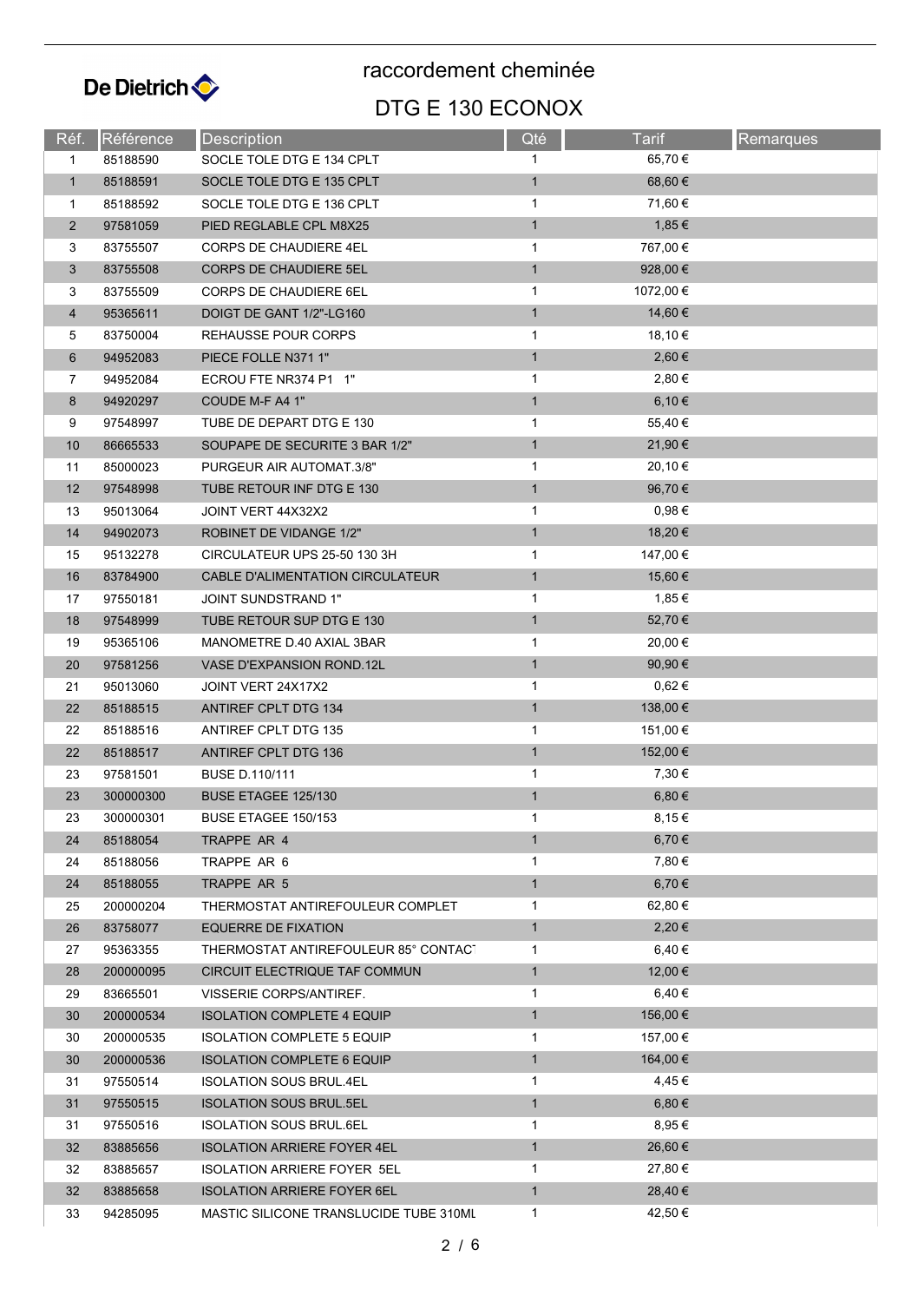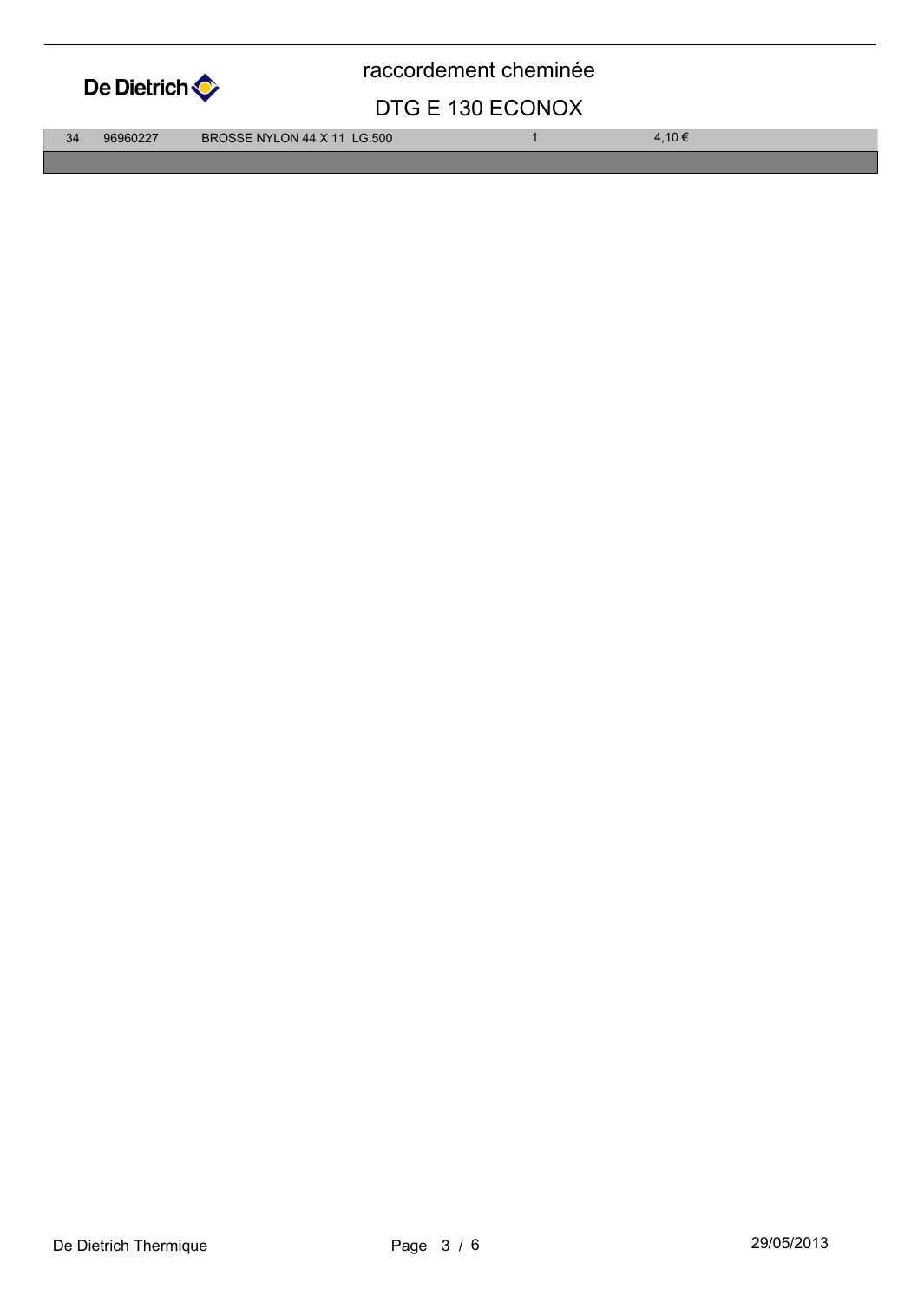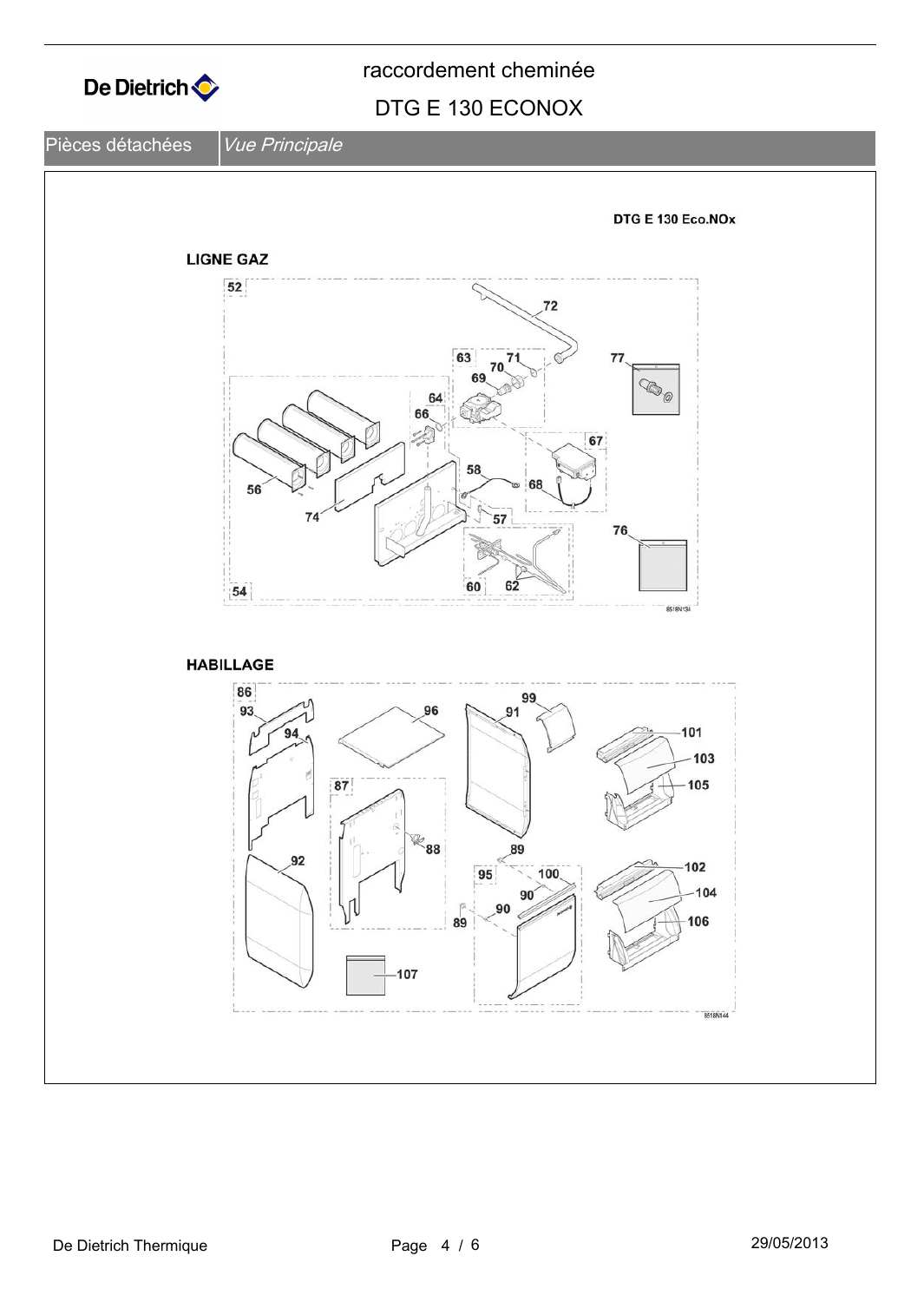

raccordement cheminée

## DTG E 130 ECONOX

| Réf. | Référence            | Description                                          | Qté          | Tarif             | <b>Remarques</b> |
|------|----------------------|------------------------------------------------------|--------------|-------------------|------------------|
| 52   | 200003132            | CIRCUIT GAZ CPLT 4 EOX                               | $\mathbf{1}$ | Nous consulter    |                  |
| 52   | 200003133            | CIRCUIT GAZ CPLT 5 EOX                               | $\mathbf{1}$ | Nous consulter    |                  |
| 52   | 200003134            | CIRCUIT GAZ CPLT 6 EOX                               | 1            | Nous consulter    |                  |
| 54   | 85185508             | TIROIR BRULEUR FU 4 BA                               | $\mathbf{1}$ | 503,00 €          |                  |
| 54   | 85185509             | TIROIR BRULEUR FU 5 BA                               | 1            | 544,00 €          |                  |
| 54   | 85185510             | TIROIR BRULEUR FU 6 BA                               | $\mathbf{1}$ | 589,00 €          |                  |
| 56   | 83885533             | <b>BRULEUR FURIGAS + VIS</b>                         | $\mathbf{1}$ | 47,70 €           |                  |
| 57   | 95360220             | PRISE DE PRESSION FURIGAS                            | $\mathbf{1}$ | 3,30€             |                  |
| 58   | 83754945             | CABLE MISE A LA MASSE                                | $\mathbf{1}$ | 1,30 €            |                  |
| 60   | 85188922             | BRULEUR ALLU CPLT 4à 6                               | $\mathbf{1}$ | 164,00 €          |                  |
| 62   | 85185515             | TUBE DALIM BR ALLUM 4A6                              | 1            | 24,60 €           |                  |
| 63   | 85185516             | VANNE GAZ SIT SIGMA 840                              | $\mathbf{1}$ | 157,00 €          |                  |
| 64   | 85185517             | BRIDE COUDEE SIT 1/2" + JOINT                        | 1            | 16,90 €           |                  |
| 66   | 95023314             | <b>JOINT TOR SIT 09255028</b>                        | $\mathbf{1}$ | 0,36€             |                  |
| 67   | 85185519             | COFFRET DE SECURITE SI577                            | $\mathbf{1}$ | 159,00 €          |                  |
| 68   | 85184904             | <b>CABLE BRULEUR DTG 130</b>                         | $\mathbf{1}$ | 49,00 €           |                  |
| 69   | 94952101             | ECROU N374 1/2" X 1"                                 | $\mathbf{1}$ | 2,60 €            |                  |
| 70   | 94952081             | PIECE FOLLE N371 1/2"                                | $\mathbf{1}$ | 4,55 €            |                  |
| 71   | 95013062             | JOINT VERT 30X21X2                                   | $\mathbf{1}$ | $0,62 \in$        |                  |
| 72   | 97549898             | TUBE ARR GAZ DTG130 3-6EL                            | $\mathbf{1}$ | 17,00 €           |                  |
| 74   | 83885636             | KIT ISOL.TIR.BRUL.F-W 4EL B.A.                       | 1            | 25,30 €           |                  |
| 74   | 83885637             | KIT ISOL.TIR.BRUL.F-W 5EL B.A.                       | $\mathbf{1}$ | 26,60 €           |                  |
| 74   | 83885638             | KIT ISOL.TIR.BRUL.F-W 6EL B.A.                       | $\mathbf{1}$ | 27,80 €           |                  |
| 76   | 83665502             | <b>VISSERIE TIROIR BRULEUR</b>                       | $\mathbf{1}$ | $9,80 \in$        |                  |
| 77   | 85187007             | KIT DE CONVERSION H<br>GL34                          | $\mathbf{1}$ | 43,60 €           |                  |
| 77   | 85187004             | KIT DE CONVERSION L/LL/GZ410<br>GL31                 | $\mathbf 0$  | Nous consulter    |                  |
| 77   | 85187005             | KIT DE CONVERSION PROPANE<br>GL32                    | 0            | Nous consulter    |                  |
| 86   | 85188602             | <b>HABILLAGE DTG E 134</b>                           | $\mathbf{1}$ | Nous consulter    |                  |
| 86   | 85188603             | HABILLAGE DTG E 135                                  | $\mathbf{1}$ | Nous consulter    |                  |
| 86   | 85188604             | <b>HABILLAGE DTG E 136</b>                           | $\mathbf{1}$ | Nous consulter    |                  |
| 87   |                      |                                                      | 1            | 125,00 €          |                  |
| 87   | 85188608<br>85188609 | PLAQ FRON CPLT DTG E 134<br>PLAQ FRON CPLT DTG E 135 | $\mathbf{1}$ | 125,00 €          |                  |
|      |                      |                                                      | 1            | 134,00 €          |                  |
| 87   | 85188610             | PLAQ FRON CPLT DTG E 136                             | $\mathbf{1}$ | 0,98€             |                  |
| 88   | 97525376             | <b>ENTONNOIR DTG130</b>                              |              | 2,40€             |                  |
| 89   | 94820110             | <b>GACHE</b>                                         | 1            |                   |                  |
| 90   | 94820120             | <b>PENE</b>                                          | $\mathbf{1}$ | 1,85 €<br>88,30 € |                  |
| 91   | 85188528             | PLAQ LAT DR CPLTE DTG130                             | $\mathbf{1}$ |                   |                  |
| 92   | 85188529             | PLAQ LAT GA CPLTE DTG130                             | $\mathbf{1}$ | 88,30 €           |                  |
| 93   | 200000280            | PAN AR SUP CPLT E134                                 | 1            | 40,80 €           |                  |
| 93   | 200000282            | PAN AR SUP CPLT E136                                 | $\mathbf{1}$ | 40,30 €           |                  |
| 93   | 200000281            | PAN AR SUP CPLT E135                                 | $\mathbf{1}$ | 40,80 €           |                  |
| 94   | 85188620             | PAN AR INF CPLT DTGE134                              | $\mathbf{1}$ | 60,20 €           |                  |
| 94   | 85188621             | PAN AR INF CPLT DTGE135                              | 1            | 60,20 €           |                  |
| 94   | 85188622             | PAN AR INF CPLT DTGE136                              | $\mathbf{1}$ | 62,90 €           |                  |
| 95   | 85188550             | PORTE DTG130 5-6EL - DTGE 130 4-5EL                  | $\mathbf{1}$ | 115,00 €          |                  |
| 95   | 85188551             | PORTE DTG130 7-8EL - DTGE 130 6EL                    | $\mathbf{1}$ | 115,00 €          |                  |
| 96   | 85188554             | CHAPITEAU DTG 130 5-6GL - DTGE 130 4-5GL             | $\mathbf{1}$ | 48,60 €           |                  |
| 96   | 85188555             | CHAPITEAU DTG130 7-8//DTGE130 6EL                    | $\mathbf{1}$ | 54,10 €           |                  |
| 99   | 85188535             | <b>ENS PCE COMPLEMTAIRE LG220</b>                    | $\mathbf{1}$ | 27,80 €           |                  |